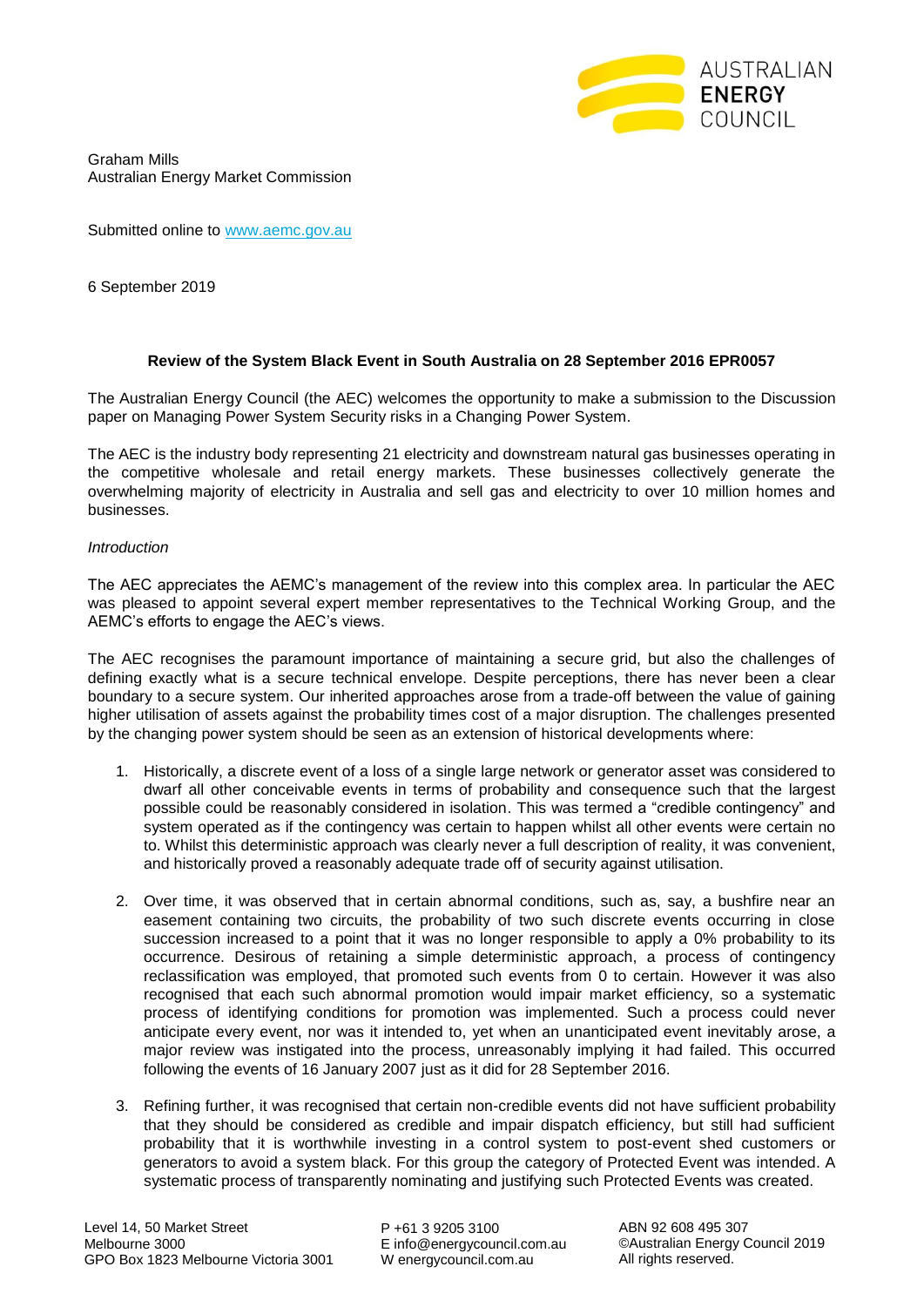4. The growth of wind and solar generation has created potential situations where a rapid widespread change in input energy (up or down) could have impacts on security. These changes don't individually meet the historical definition of an "event", but taken together, they imply a change in power system conditions with similar probability and severity to traditional events. So the system needs to take the potential impacts into account. Whilst this understanding is only in its early stages, in time well understood methodical and operationally feasible approaches to manage the risk can and should emerge.

The latter two groups are recent developments and the industry is yet to fully develop their application. Improving these, using scientific, methodical and transparent processes should the focus of this review. Once this sophistication is formed, suggestions of a need to constrain the power system pre-emptively for "indistinct events" should recede.

## *Impacts upon the market of pre-emptive security constraints*

Any unexpected constraint on market dispatch creates impairment upon the market. This arises through obvious sources:

- By constraining dispatch from the most efficient mix, hence using more costly inputs, e.g. burning additional natural gas whilst spilling renewable energy.
- By causing additional energy and ancillary services price separation exporting regions' prices are suppressed and importing increased – leading to less allocative efficiency.
- By creating a risk to market participants, as unpredictable value transfers will occur that increase the overall risk of participating in the market.
- By under-utilising network assets that consumers are committed to paying for, and potentially justifying the expenditure of ever-more capital upon additional assets.
- By lowering the insurance value of settlement residue instruments.
- *In extremis* by leading to the pre-contingent interruption of customers in order to maintain security.

The AEC fully accepts the primacy of system security and the need to limit the network prudently which implies the forms of impairment above. However behind every prudent action to improve security there is also a potentially imprudent impact upon the operation of the market with real costs. It must be acknowledged that there is no hard secure system envelope and that determining the technical envelope is, as it has always been, an economic trade-off of the market costs above against the cost of the consequences of an event multiplied by its probability of occurrence.

There are many difficulties in calculating this balance, and expert judgement is will be required. One of the many challenges in exercising this judgement is that the decision maker – the market operator – has a natural bias as it is held more responsible for system security than for market costs.

Analogously, in the early years of the NEM, network owners were observed to take outages at inopportune times in order to reduce their own costs, increasing congestion costs greatly. In response to that inefficiency the regulator created the Short-Term Performance Incentive Scheme (STPIS) to transfer some of these market costs to the network owner, which resulted in great improvements in outage timing.

Unfortunately a similar financial incentive is not available for a not-for-profit operator. This means the only way the market can gain confidence that an appropriate balance is being struck is through the governance processes ultimately underpinned by the rules obligations. This will at times be inconvenient and burdensome, but it is a necessity of operating a market.

# *The importance of procedure*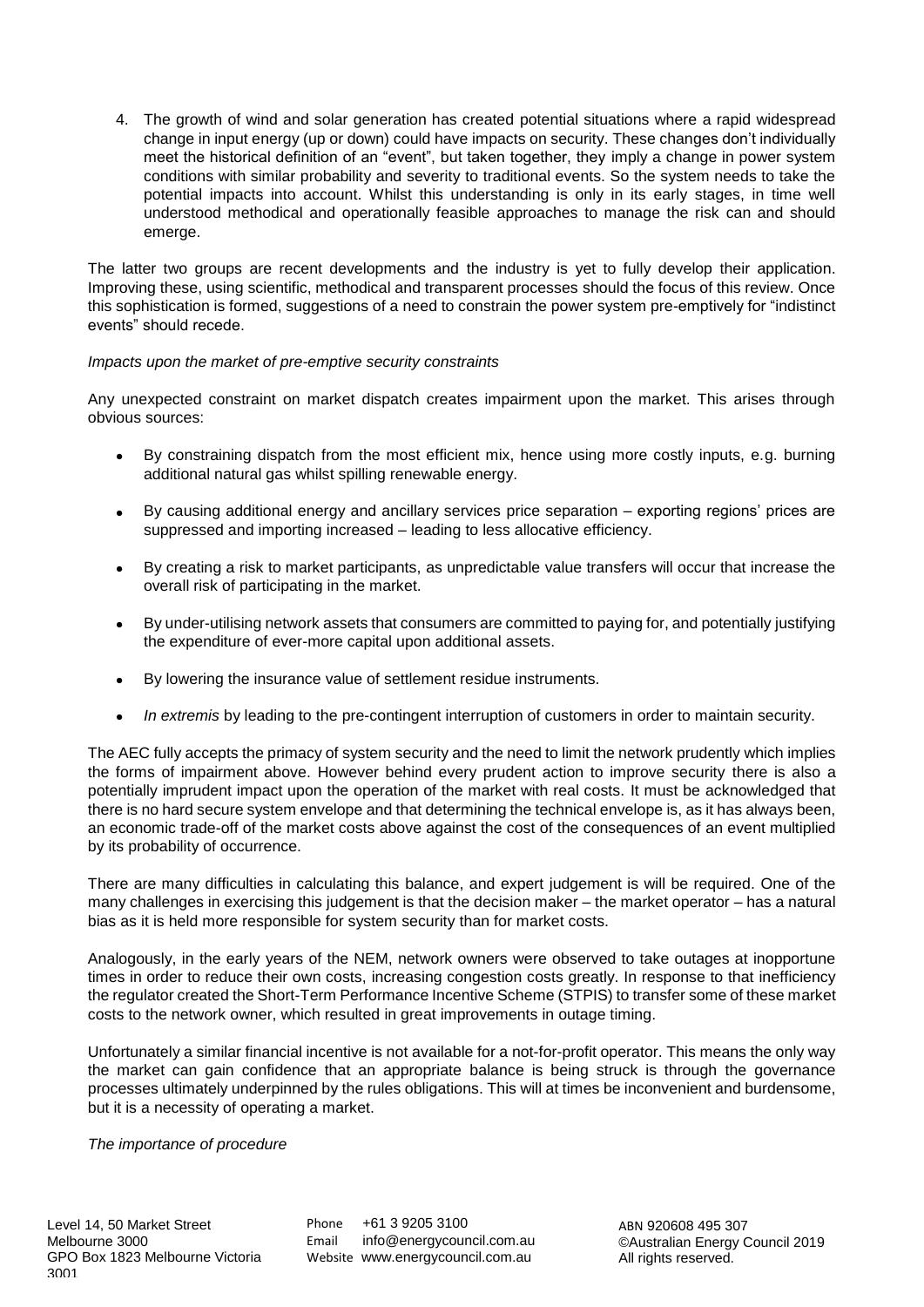Network constraints that vary with conditions are a necessity. However it is crucial that the processes are as mechanised, predictable and transparent as possible. This is for the following reasons:

- The cost of the risk upon participants of unexpected value transfer can be greatly diminished if the participants themselves are able to predict the market operator's actions to various circumstances.
- The mechanism, being developed ahead of time, has more opportunity to consider the inherent tradeoffs of constraint costs against the benefit of security.
- The market operator's actions become systemised and not subject to personal judgement.
- The constraint is explainable, improving the credibility of the NEM.
- A discipline is placed on delivering good operating practice, in that all choices must be appropriately justified with a level of scrutiny and accountability.
- Judgement about the level of risk is likely to be more stable over the long-term. Arguably in the NEM's history there has been periods of lower and higher tolerance to risk affected by recency bias to system events.

## *Indistinct Events*

The AEC does not accept that the market should be constrained for "indistinct" events. In all cases of applying a secure system envelope, it is an essential part of the market operator's role to explain the mode of failure of which it wishes to prevent, and make some reasonable attempt to assess its probability and impact.

The AEC considers that for the fourth group of risks – widespread rapid change renewable output – it should be readily possible to calculate this probability and impact through analysis of historical renewable output in different weather conditions and then to publish a formulaic calculation of how real-time weather will be taken into account.

For the third group – Protected Events – the AEC broadly supports the governance and checks and balances contained in the existing processes.

The AEC accepts that with the rapidly changing power system there may be occasions where there has been insufficient time for the market operator to satisfactorily describe and mechanise a system security action, or to go through the formal process of classifying a Protected Event. Yet the unexpected conditions that have arisen are so serious that the market operator feels it is essential to immediately constrain the market in order to avoid a potential disaster.

For such cases the market operator could be granted the power of ad-hoc action to constrain the market. However this should be done with caution. Ad-hoc powers, due to their ease of operation, can quickly devolve into a first rather than last resort action and the incentive to develop predictable, methodical approaches ahead of time is lost.

To avoid this, the power should be constructed to limit its use only for rare, unanticipated events. This is best dealt with by ex-post reporting obligations such as those apply to the power of intervention. Reporting must explain why the risk was not anticipated, and how the risk can be incorporated into future processes such that the ad-hoc power is never used twice for the same circumstance.

Any such ad-hoc action also requires real-time market advice, through market notices, specifically referring to the use of this extraordinary power.

#### *Question 3*

The existing Power System Risk Review process is a beneficial process and the AEC would support extending its scope to include other power system services in the manner described. It may also be possible to perform it more frequently.

Phone +61 3 9205 3100 Email info@energycouncil.com.au Website www.energycouncil.com.au

ABN 920608 495 307 ©Australian Energy Council 2019 All rights reserved.